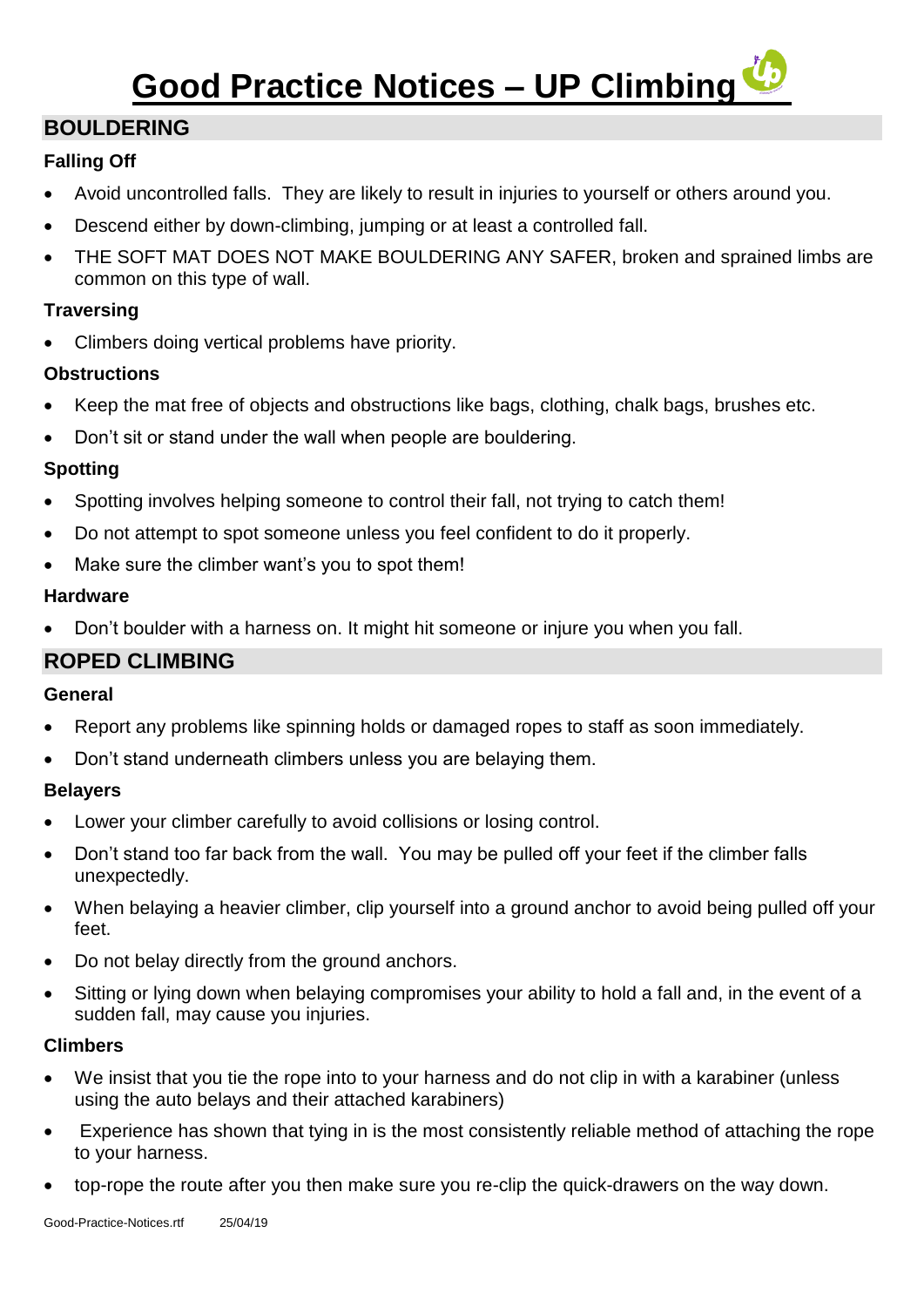## **TRAVERSE WALL**

#### **Falling Off**.

- Descend either by down-climbing, jumping or at least a controlled fall.
- Avoid uncontrolled falls. They are likely to result in injuries to yourself or others around you.

#### **Traversing**

This is a dedicated traverse wall.

#### **Obstructions**

• Don't sit or stand under the wall when people are traversing.

#### **Spotting**

- Spotting involves helping someone to control their fall, not trying to catch them!
- Do not attempt to spot someone unless you feel confident to do it properly.
- Make sure the climber wants you to spot them!

## **TRAINING AIDS**

#### **Injuries Through Misuse**

- These training aids are designed for use by experienced climbers.
- If you use them incorrectly you could sustain long term injuries to tendons or ligaments.
- If you are unsure how they should be used then don't use them until you have been shown how to use them properly.
- Tuition can be arranged by prior appointment.

#### **Falling Off**

- Avoid uncontrolled falls. They are likely to result in injuries to yourself or others around you.
- Try to descend either by down-climbing, jumping or at least a controlled fall.
- THE SOFT MAT DOES NOT MAKE BOULDERING ANY SAFER, broken and sprained limbs are common on this type of wall.

#### **Obstructions**

- Keep the mat free of objects and obstructions like bags, clothing, chalk bags, brushes etc.
- Don't sit or stand under the training aids when people are using them unless you are spotting them.

## **BALLAST BAGS**

#### **How to use them**

- Use a ballast bag when belaying a climber who is heavier than you are.
- No direct belaying off Ballast bags.
- Attach your Ballast Bag to your belay loop below your belay device with a locking karabiner or tie directly into your harness.
- Attach yourself to the Ballast Bag so you can stand just in front of the Ballast Bag.
- Never stand behind with the anchor running between your legs.